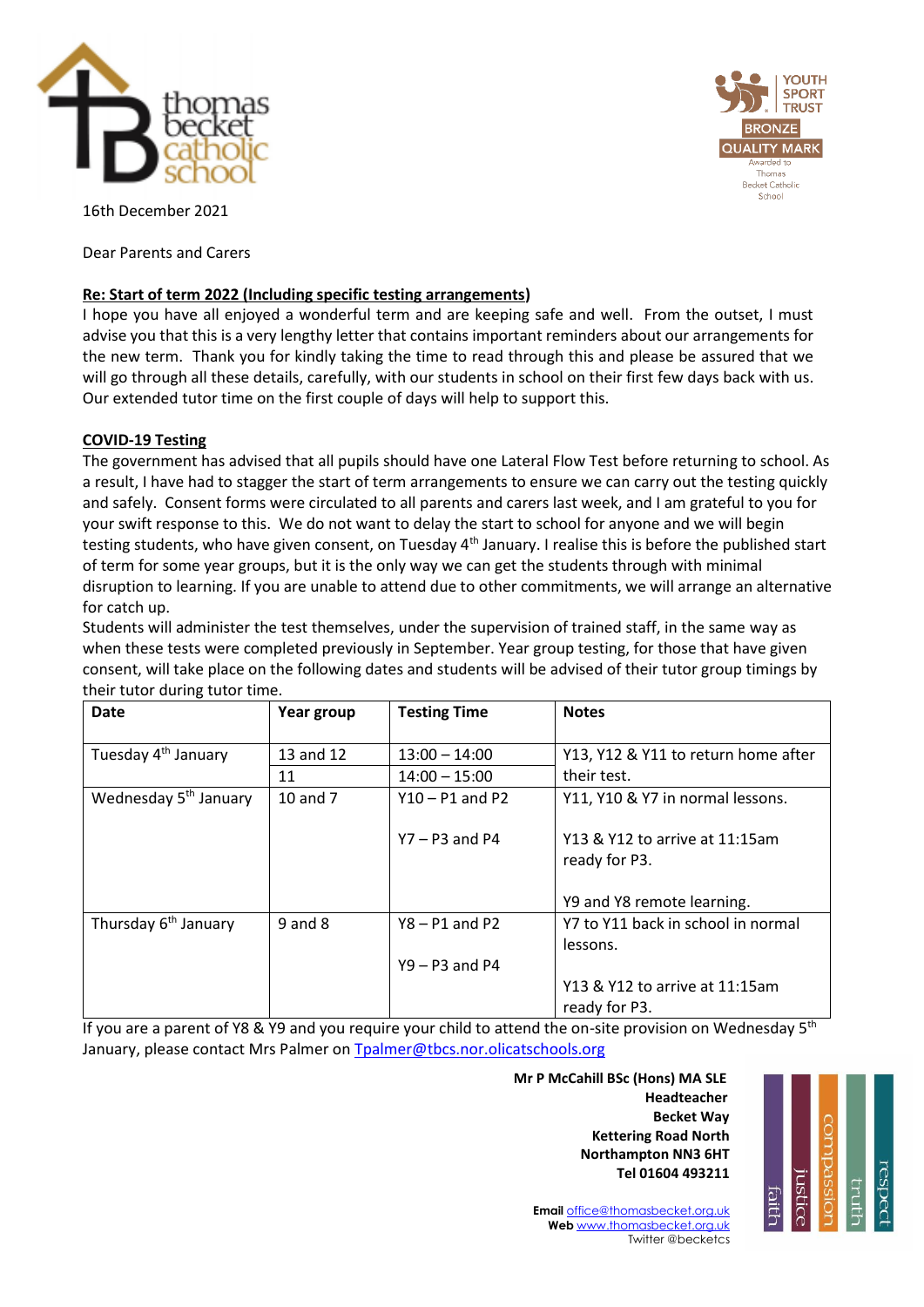Most of our students are very familiar now with self-testing. For those who may be less familiar, appropriate support will be given by trained staff at our Lateral Flow Testing Centre – please do reassure them that they have nothing to worry about.

# **Whole school updates**

Upon our return in January 2022, I have made the following changes: -

- Our canteen will open again fully at breaktime to all students, serving hot and cold food, as well as beverages.
- Year 7 early lunch will be removed and will now be at 1:50pm, so that learning time in lessons is maximised.
- Time slots for year groups to visit the canteen have been removed; instead, students will have the flexibility to purchase food as desired within their lunchtime slot (Y10 & 11 1.15 – 1.45pm and Y7,8 & 9 1.50pm – 2.20pm).
- Line ups have been reduced and will now take place on one occasion at the start of the school day. Students need to be punctual and arrive on site by 8.45am, ready to line up outside by 8.50am with their tutors. This will mean that both breaktime and lunchtime will be increased by 5 minutes to support moving time to lessons.
- Our one-way system has been removed to support students prompt arrival to lessons; however, a 'keep left' system will be in place when moving through the school.
- Saturday detentions have been removed, which I am sure you will welcome to support family weekend commitments. However, these have now been replaced with a Friday SLT detention from 3.20pm – 5.20pm for any student who warrants this sanction. Further information on the range of sanctions used to ensure that high standards are maintained can be found in our updated student journal.
- Head of Year 9 will be Mr Binczyk and Head of Year 10 will be Mr Asare

May I also remind you that mobile phones are not allowed to be used during the day. We understand that Parents/Carers may want their child to bring a phone to school for contact on the journey to and from school, but on arrival to school phones must be switched off and kept in students' bags until the end of the school day. If a member of staff sees or hears a mobile phone during the day, it will be confiscated.

- 1st offence per half term = pick up at the end of the day from reception
- 2nd offence per half term = must be collected from reception by a parent/ carer

### **Site security and confirmed timings for before school and after school supervision**

As part of our ongoing responsibility to keep students safe, I must remind you of our arrangements for students to access the school site/building before and after school. Before school, students must not be on site before 8.20am as there is no direct supervision, unless they are in breakfast club or intervention. After school, students must leave site at the end of the normal school day, unless attending one of the sessions below:

- Bus club or
- An extra-curricular activity or
- An intervention session (Years 10 and 11) or
- A Further Maths or Triple Science lesson (Years 10 and 11) or
- Detention (Friday)

### **P6 'Excellence for all' update**

From January 2022, period 6 lessons will not be compulsory unless this is a timetabled, curriculum lesson. E.g., VI Form, Further Maths or Triple Science. We are delighted to be able to offer a wide range of before/after school intervention sessions that I would welcome students to attend as appropriate (see enclosed timetable). These sessions are a 'drop–in' for those students who feel they would like additional support or should your son/daughter fail to complete some homework, miss a lesson or, closer to the summer exams, require additional exam preparation. Students who attend on an optional basis will be rewarded.